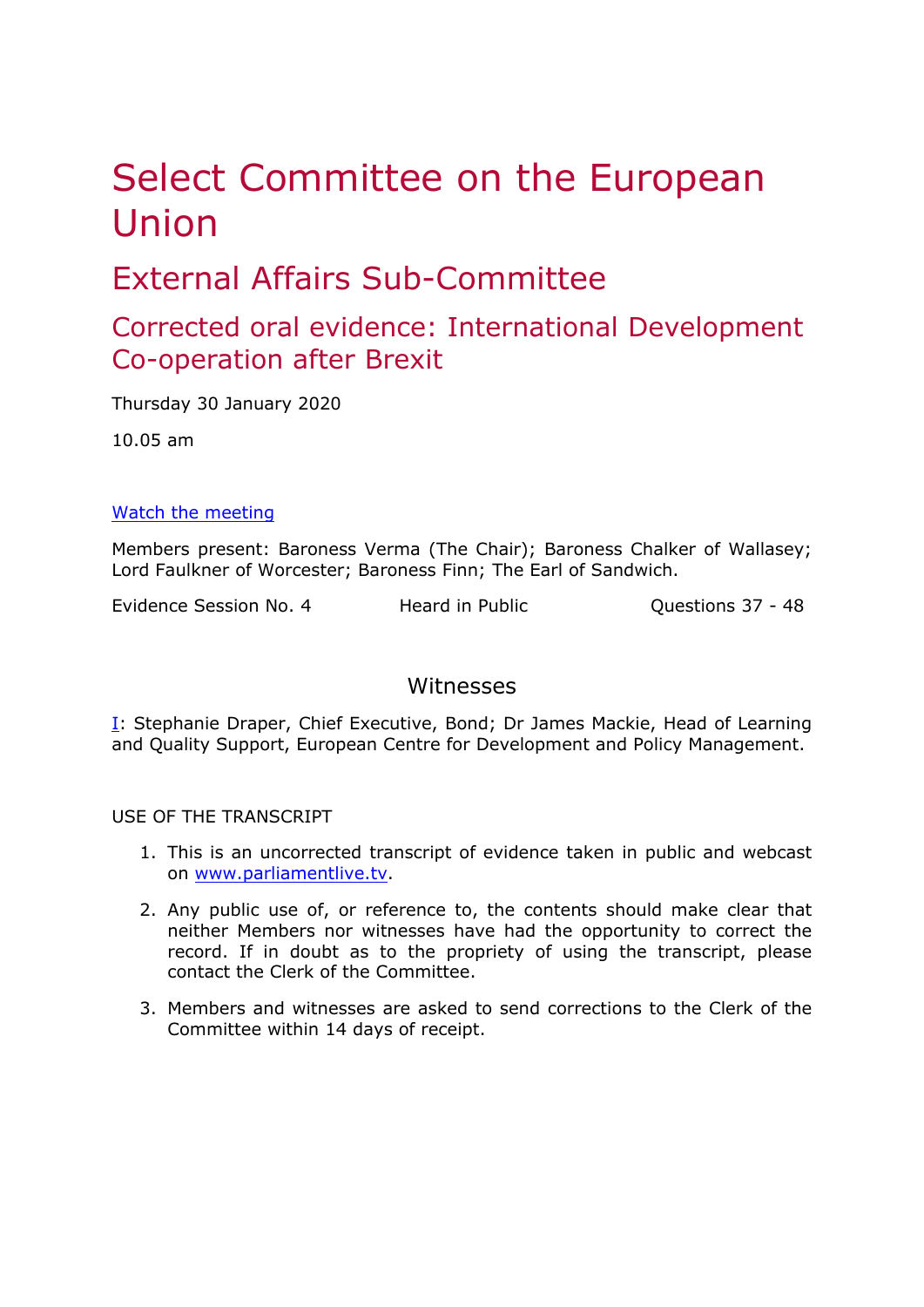#### Examination of witnesses

Stephanie Draper and Dr James Mackie.

Q37 **The Chair:** Thank you and good morning, Dr Mackie and Ms Draper. This is a public session of evidence. If you feel, when you get your transcripts, that something is incorrect, we would be happy for you to return them with your corrections. This session is part of the Committee's inquiry on international development co-operation with the EU after Brexit. You will have seen the questions beforehand. Colleagues may come in with supplementaries alongside the questions you have been given, and I cannot always promise that they even stick to the questions you have, so please be warned. Do you wish to start with an opening statement or would you like to go straight into questions?

**Stephanie Draper:** I am fine with going straight into questions.

*Dr James Mackie:* Is it useful to explain what ECDPM is, or do you all have that information?

**The Chair:** It is up to you, Dr Mackie.

*Dr James Mackie:* I just want to emphasise that ECDPM is an independent foundation and that the bulk of our funding comes from 10 members states of the European Union. We do a little contractual work for the European Commission, but we are not funded by it, as such. That often causes confusion. But we focus on EU relations with Africa particularly and the ACP more broadly.

Q38 **The Chair:** Thank you very much. I will start then with the first question, which you have sight of. Given that, as you know, only 10% of the UK development aid budget is spent through the EU, with the rest delivered bilaterally or multilaterally, why should the UK and the EU continue to collaborate on development policy after Brexit?

*Stephanie Draper:* That is still a very substantial budget. The EU is one of the most important development actors in the world and we have worked with it to set collective standards and norms, across the piece. We think continued co-operation is key because, without it, we will lose three crucial benefits. The first is mutual influence. We have worked with the EU to keep a leadership position, where development work is focused on eradicating poverty, the sustainable development goals and aligning with the purpose of aid. We have also been able jointly to influence things such as the shape of the sustainable development goals. It is critical that we stand with like-minded bodies to maintain those standards and resist the march towards linking aid to commercial interests and suchlike.

The second is exchange. Supporting development is highly complex, and we are making progress but need to make much more. We cannot afford to lose opportunities to share learning, to focus on value for money, to be efficient and to work together. Given the strength that the UK has in development and the amount it has contributed to Europe already, that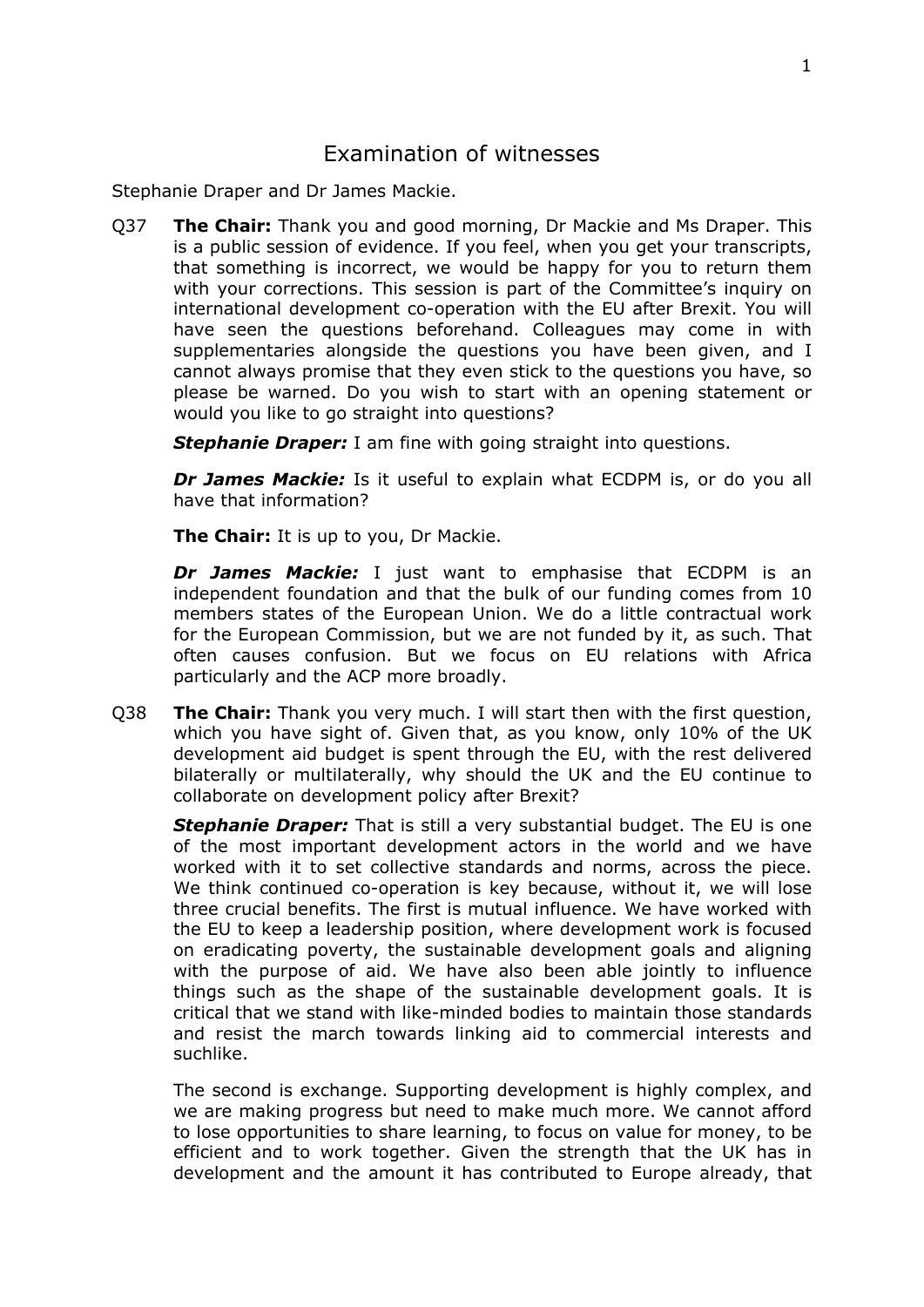exchange is critical. It enables us to increase impact and make sure that we are getting value for taxpayers' money.

The final thing is collective strength and being able to work together on the ground. That enables us to get to scale through some of the key funds, but also increases the geographical reach beyond that we could achieve on our own.

**The Chair:** You are the umbrella organisation for a huge number of smaller organisations. How have you felt preparations within those groupings have gone during the debate on withdrawal?

*Stephanie Draper:* There has been an incredible amount of uncertainty, so it has been hard to understand what to prepare for. There has been a strong focus on funds. We have been a significant beneficiary of EU funds, the ECHO fund for example. The UK gets, or historically has got, the biggest amount of funding from the EU. Understanding how to replace those funds and engaging with DfID on that has been a crucial part of our activities.

A lot of the larger agencies have been able to refocus efforts with their sister organisations in EU countries. The anxiety is in the medium-sized and smaller organisations that do not have a federated model and are normally more reliant on restricted funds. They work on grants, but they also bring a lot of innovation and creativity to the sector. They are still dealing with that uncertainty and looking at how they can flex their funding models. There is a bit of waiting and seeing, too.

*Dr James Mackie:* I endorse a lot of what has been said, but I will start to answer the question from the point of view of aid effectiveness principles. From the point of view of the beneficiaries or development partners, one of the big, important principles is that fragmentation of aid should be avoided. Donors should work together, as much as possible, for many of the reasons that you gave—to increase the impact and so on. That is the point to emphasise first. It is not in the interests of African countries, say, to have to deal with yet another donor. That said, Britain's bilateral programmes were always alongside the EU one, but there are significant benefits from pooling aid wherever you can. That is the first point.

Secondly, the EU and the UK have a broad interest in keeping their respective policies in line. I say that, because it will make co-operation much easier down the road if you agree on the basic principles and what you are seeking to achieve: an emphasis on poverty focus, tackling fragility, the difficult relationship between migration and development issues—all these sorts of things. If you agree on some basic principles it will be that much easier. Initially, I would not expect too much divergence, but you never know. The way things stand at the moment, Britain has signed up to the European consensus on development, which was rewritten in 2016 following the SDGs coming out. Both Britain and the EU adhere to the SDGs, so there is a lot of commonality there on which they can build. Everything is unpredictable, of course, but I would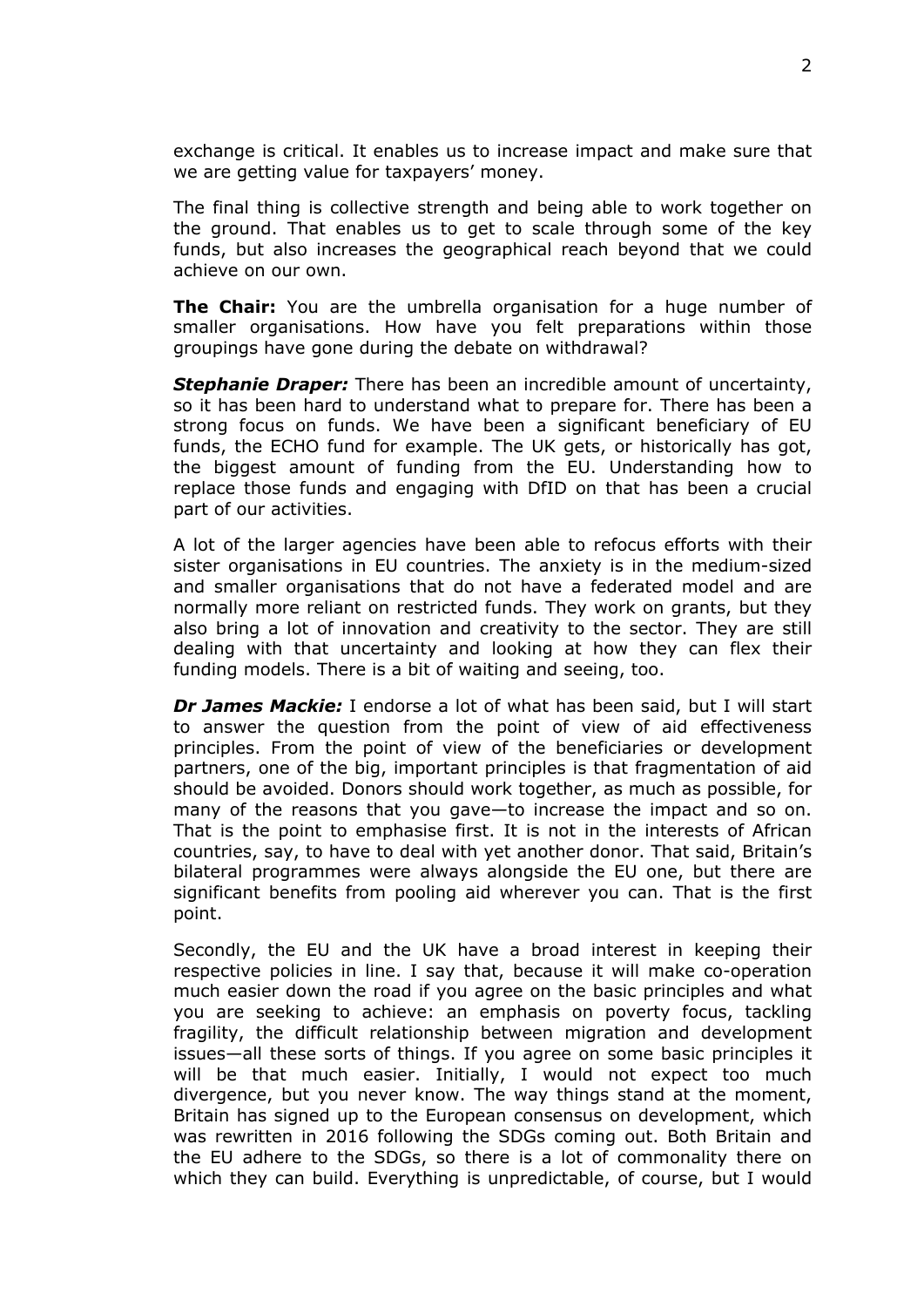have thought that would reach forward for the next five to 10 years without too much difficulty.

You can take that further, because the EU is an important player in terms of aid volumes and the voice it has in multilateral fora. The UK, working alongside the EU, if they agree with each other, can get that much further in those sorts of fora. I am thinking of the UN, but it could be the OECD or work with development finance institutions. There are all sorts of levels. The EU is a norm-setter for its own members so, by keeping an eye on EU policy and engaging with it, the UK would still have some influence on the policy of all members of the EU. Some have a more developed sense of development co-operation than others. They do not always see eye to eye, but the European consensus is the bottom line on which you can build. Yet there are always new questions.

Finally, there are pragmatic reasons for aid management from DfID's point of view. Some 10% of UK aid goes through the EU, as you indicate, which is a lot of money to repurpose quickly. You could repurpose it to other multilaterals, which is probably the easiest solution if you want to take everything out of the EU and not administer it yourself. I am sure the World Bank and the UN would be welcoming recipients and could work with that, but I imagine that any repurposing to bilateral aid would bring with it heavy transaction costs: extra staff, et cetera. Those are my reasons.

Q39 **The Earl of Sandwich:** You both mentioned the importance of ECHO. Is there a risk that the Commission will simply close the door in 12 months, after the transition? Is there any feeling of nervousness about this, because there is so much integration between NGOs on the ECHO programme?

**Stephanie Draper:** My understanding is that they are closing that door. The sector has already lost £160 million in the UK from less access to ECHO and it will not be open to organisations from non-members, going forward. There is obviously a funding risk, but also a risk to the UK being a real powerhouse in humanitarian action. We are going to see more humanitarian crises to which we need to respond, and that collaboration on the ground is key, not to mention—"brain drain" is not quite the right term—the migration of humanitarian expertise out of the UK, simply because we are not able to fund it. Then there is the ability to influence and shape ECHO, so that it works effectively, based on DfID's expertise. There are lots of risks around ECHO. We do not think that co-operation in that fund will be possible, going forward.

Q40 **Lord Faulkner of Worcester:** Do you agree with the views expressed by a number of our witnesses that the influence of the UK on EU development policy has been positive, in concentrating on poverty reduction and providing value for money? That was the first part of the question. The second half is what happens next. What are the risks in the future for both the EU and development aid recipients, if the UK and the EU drift apart and do not collaborate?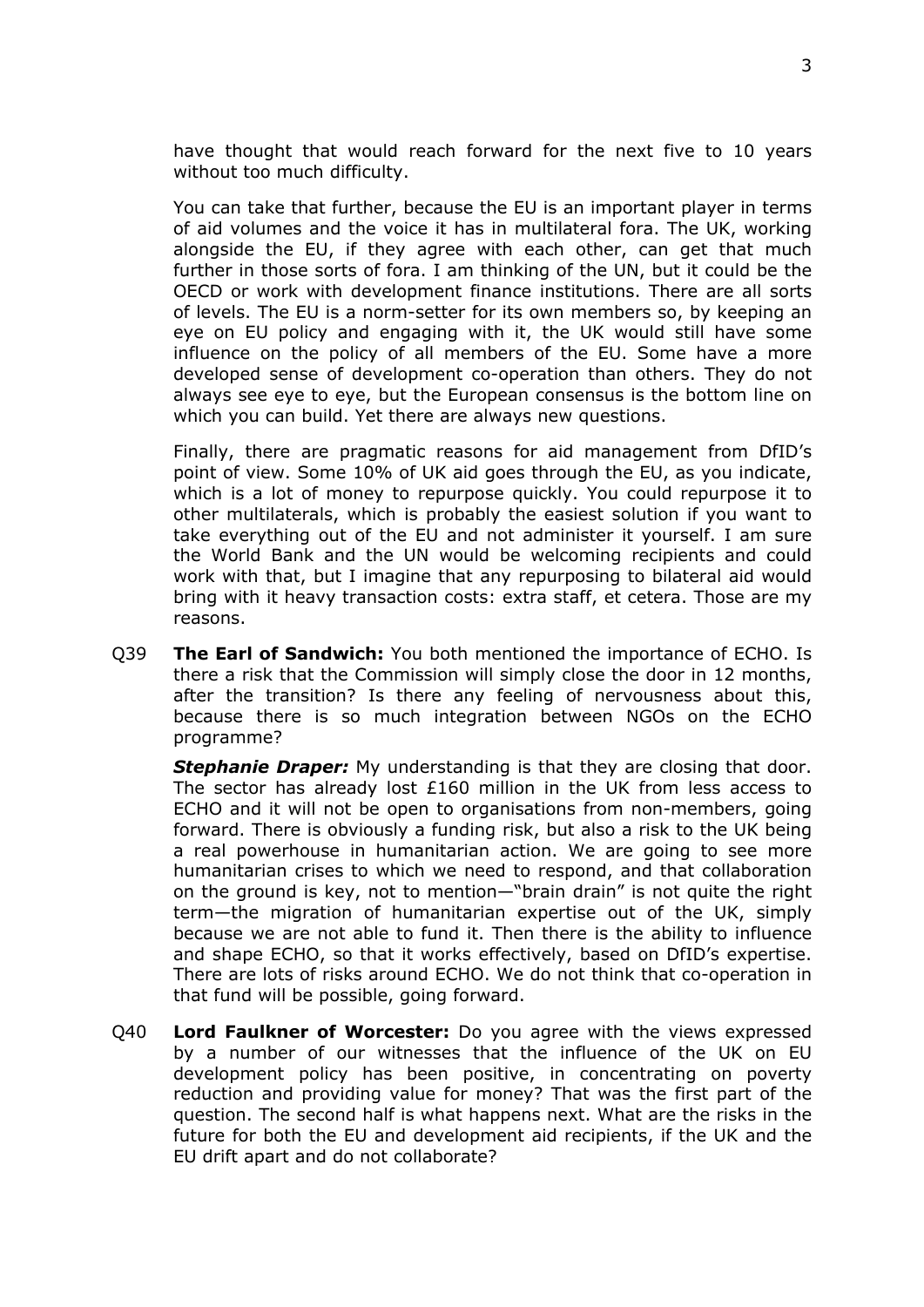*Stephanie Draper:* The UK is an international development powerhouse. We have a reputation for being an innovative donor and have had a big focus on value for money. We are always focused on the key objectives to reduce poverty and promote sustainable development. At the same time, our machinery for international development is leading. We have informed a lot of what the EU does through the high levels of scrutiny which the aid budget undergoes—it is the most scrutinised budget in government—and through the expertise and capacity that sit within an independent DfID, with the influential voice of the Secretary of State significantly represented in Cabinet and at the National Security Council. This is seen as a leading model globally, which has helped to shape EU priorities. That is a given, and the level of expertise and input that DfID is able to give are really appreciated. It puts us in a strong negotiating position, where there are potentially mutual benefits to continued collaboration.

The risks are that we lose focus on the poverty objectives of the ODA budget and that it is diversified in all sorts of different directions. There is a risk that the EU could start to focus more on tied aid and different sorts of objectives without the positive influence of the UK. The reverse could also be true when it comes to whether we diverge from the European consensus.

*Dr James Mackie:* I would take a slightly more nuanced view. Yes, I agree with the statement that the UK and DfID have had a positive effect on EU development policy and practice, but we are not alone. Other EU member states take a fairly similar line to the UK, independently, and I imagine would continue many of the lines that Britain has followed. I look particularly at some of the northern European countries. Britain used to collaborate with them extensively in the like-minded group, which you will probably remember from your days, Lady Chalker. The Nordic countries in particular, Sweden for instance, are strong advocates on issues such as poverty, rights and gender. They stand alongside Britain very strongly.

Sweden, the Netherlands and Finland are very strong, as is Germany, although perhaps to a less principled extent. Belgium is increasingly strong on civil society participation, rights and that sort of thing. We have this sort of north/south vision inside Europe, which is a shame, but countries further south, such as Portugal, are also very strong on some of these points.

I do not think EU development policy, with the UK absent, will change overnight. It will evolve, but those countries have tended to take a similar line to Britain, in the past. Other groups, particularly some of the eastern European countries, are taking rather different approaches, less traditional in development co-operation. No one actor, even the UK, is able to dictate EU development co-operation policy. It has always been a matter of coalitions forming, working together and seeking consensus. There are the very words: "European consensus on development". We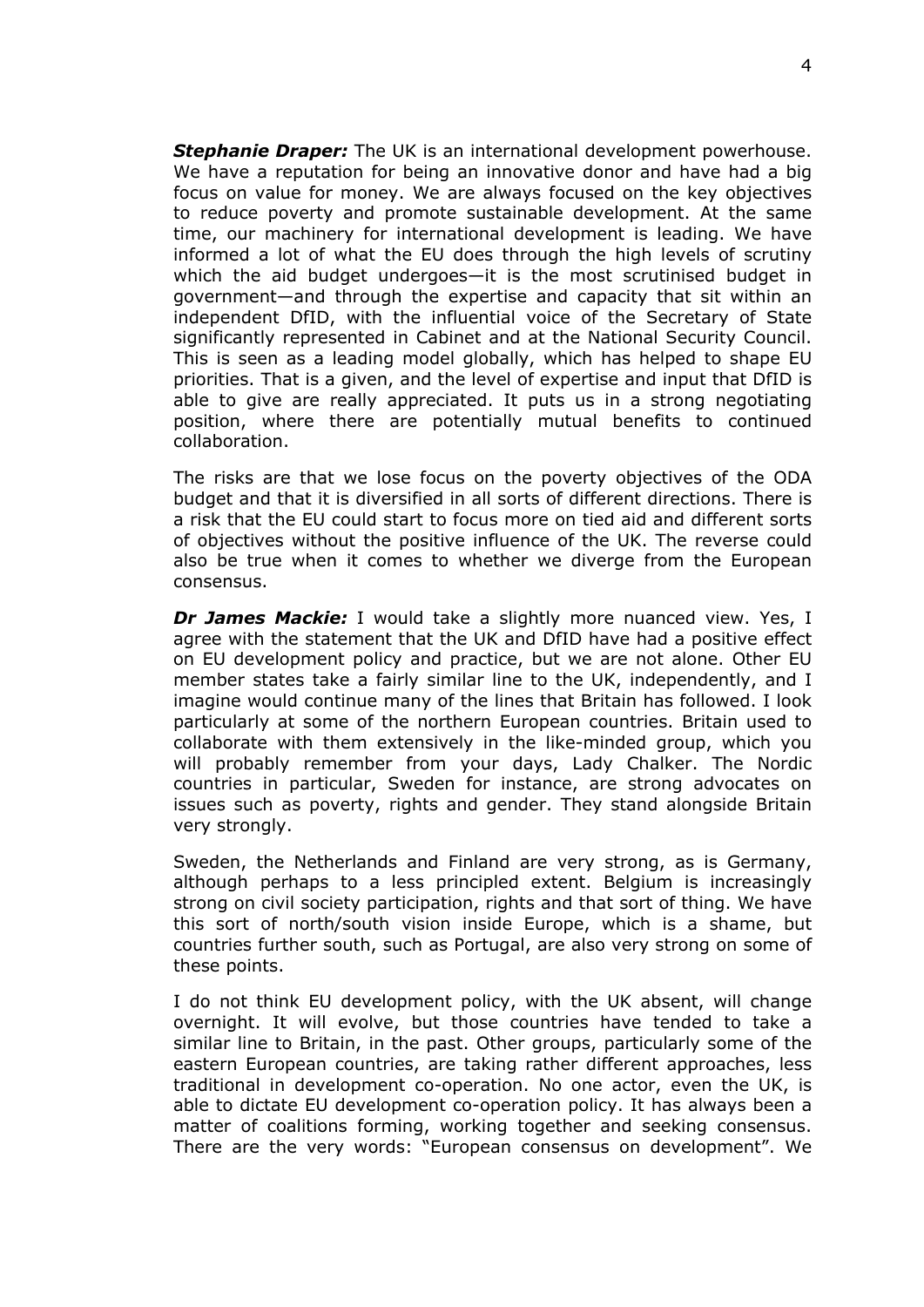need not despair; the machine and the policy outputs emerging from it will continue similarly, but there may well be divergences over time.

Both the UK and the EU are strong members of a number of fora where such debates take place internationally, such as the OECD. More than half the members of the OECD Development Assistance Committee are EU members and they have a lot of weight there. There are a lot of normsetting discussions and approaches to governance there, which are important. More widely, the UN also provides that sort of setting.

During this transition time, it is worth looking at the political declaration, because it contains some positive statements about good collaboration and is fairly reassuring. It depends a bit on how that is put into practice, which we have to watch closely. For instance, Articles 108 and 109 talk of good co-operation and working things out together, so there are also possibilities there.

Looked at from the continent, the future of development policy in the UK is perhaps less predictable than what is happening on the continent. You have a new Government with quite strong views on international relations, and there is a whole new agenda about global Britain, but nobody knows what that means yet. You could see shifts there, whereas the last cycle of debate on policy in the EU goes back a few years now. We are looking at the financial instruments and how to put the policy into practice. I do not expect major swings on development policy for the next few years at least. There will be improvements and new debates, but we are not going to see huge changes. Sitting on the continent, we are watching Britain and asking what it is going to do.

That is a general point about the EU versus a member state, as all member state policies, not just the UK's, change more rapidly because of political change, whereas in the EU it builds up slowly. One Government may shift, but all the others remain the same, and then another and another. These shifts take a bit of time before there is a dramatic change. From that point of view, I am more confident about the immediate future on the EU side than on the UK side.

**The Chair:** It is also about recipients changing their relationship with us outside the EU. Their ask may look different.

*Dr James Mackie:* Their ask may indeed look different. A big advantage for recipients is that it diversifies donors. Yes, there are transaction costs in dealing with more donors, but there is also the possibility of changing donors. If you do not like what the first said to you, go to another one. That is happening with China. The UK is now there, alongside Norway, Switzerland and Canada, as another possibility. Yes, the ask may change; you are quite right.

Q41 **Baroness Chalker of Wallasey:** A lot of what you have just said, Dr Mackie, underlines the thesis behind my question. In my view, our universities are foremost at giving good training on international development matters, so we have a large pool of development experts in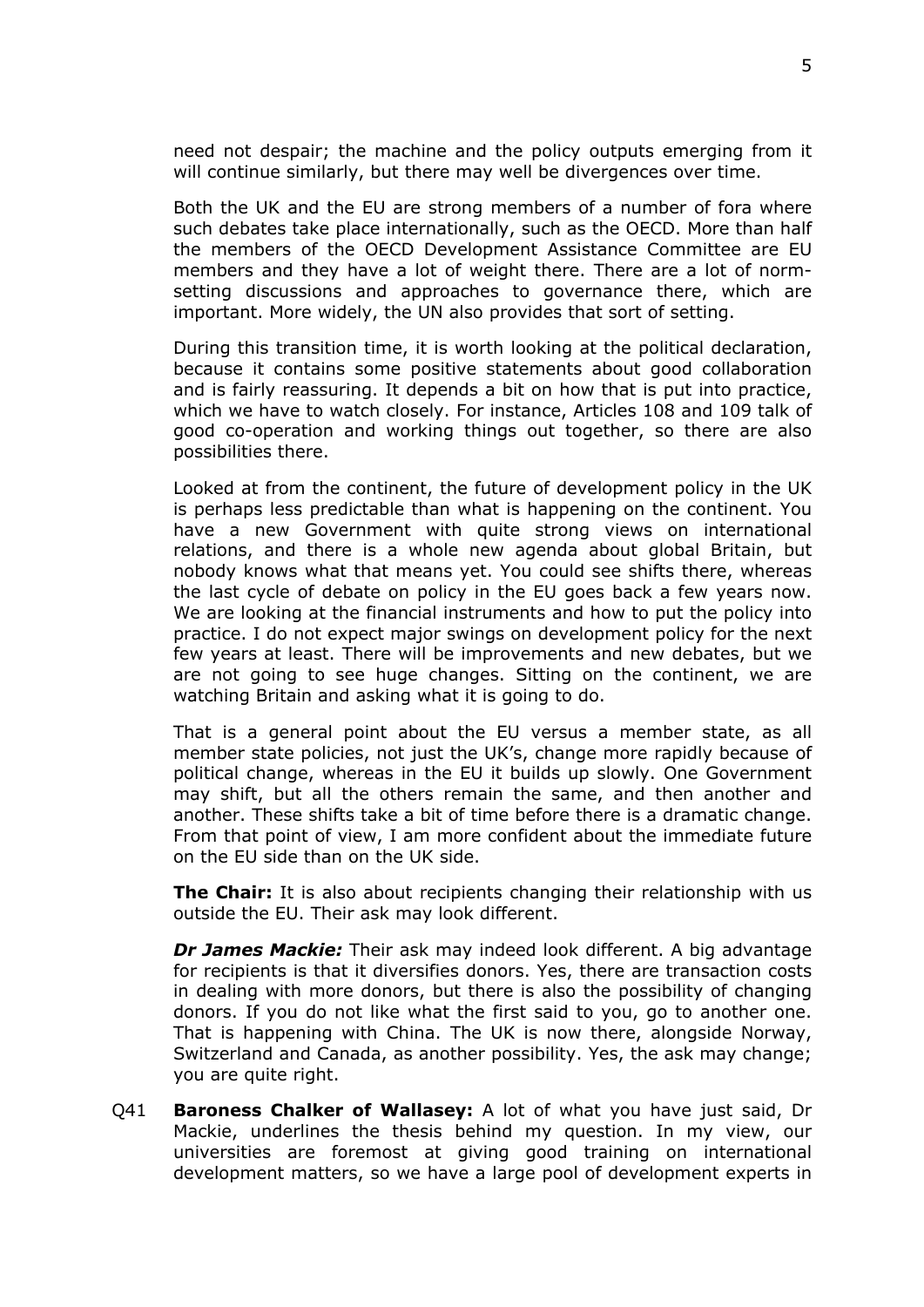this country. I wonder whether the Union will be in favour of seconding UK development experts to EU institutions. I think that is critical and I do not know what can be done to advance it. For the sake of the developing world, from my observations and my work many moons ago, that is critical.

*Dr James Mackie:* Yes, indeed. The political declaration is reassuring on secondments, so we have a starting point from which to build. Another solid basis is that the Commission has a long tradition of seconded national experts, not just from EU member states but from other countries, for instance Norway and Switzerland. I expect that to continue. A lot will depend on the mood music and how the final discussion plays out. If Britain gives a sense of wanting to throw its weight around, there will probably be a bit of resistance but, if you can demonstrate win-wins from the sort of people you are putting in, where it is advantageous to the UK and the EU, it will go further. That is quite clear.

But we are talking small numbers. DG DEVCO has about 3,000 staff and the EEAS about the same. Less than 2% of these staff are seconded national experts, so you are not talking about a lot of people. Britain could try to push a lot in, but you would probably get a sense that we also need to give space to the seconded national experts from member states. Remember that some member states also have huge numbers of experts. A country such as Germany has huge numbers of people working in development, many of them well trained. There is a lot of exchange, where some have done degrees in Britain, gone back to Germany and suchlike. France does too, to a lesser extent. Germany in particular has a big weight of expertise.

#### **Baroness Chalker of Wallasey:** Holland does too.

*Dr James Mackie:* The Netherlands does, but it is a smaller country, although indeed with some very good expertise. Individually, Denmark and Sweden do too, but their numbers are much smaller than the UK's. That is certainly true.

**Baroness Chalker of Wallasey:** Is there a particular area on which we should try to have an influence? On certain agricultural projects and so forth, some expertise comes better from the Mediterranean than from northern Europe.

**Stephanie Draper:** We should look for collaboration in a lot of areas. There is a big focus on fragile states. How to deal with and address crises, and work in least-developed countries, will be incredibly significant for all of us. Collaboration on areas such as resilience and responding to climate change will be an incredibly significant deal-breaker for development. We have real strengths in that area. Continued collaboration on gender, leaving no one behind and areas of disability have been a particular strength of the UK, which we want to continue, but it is in the round.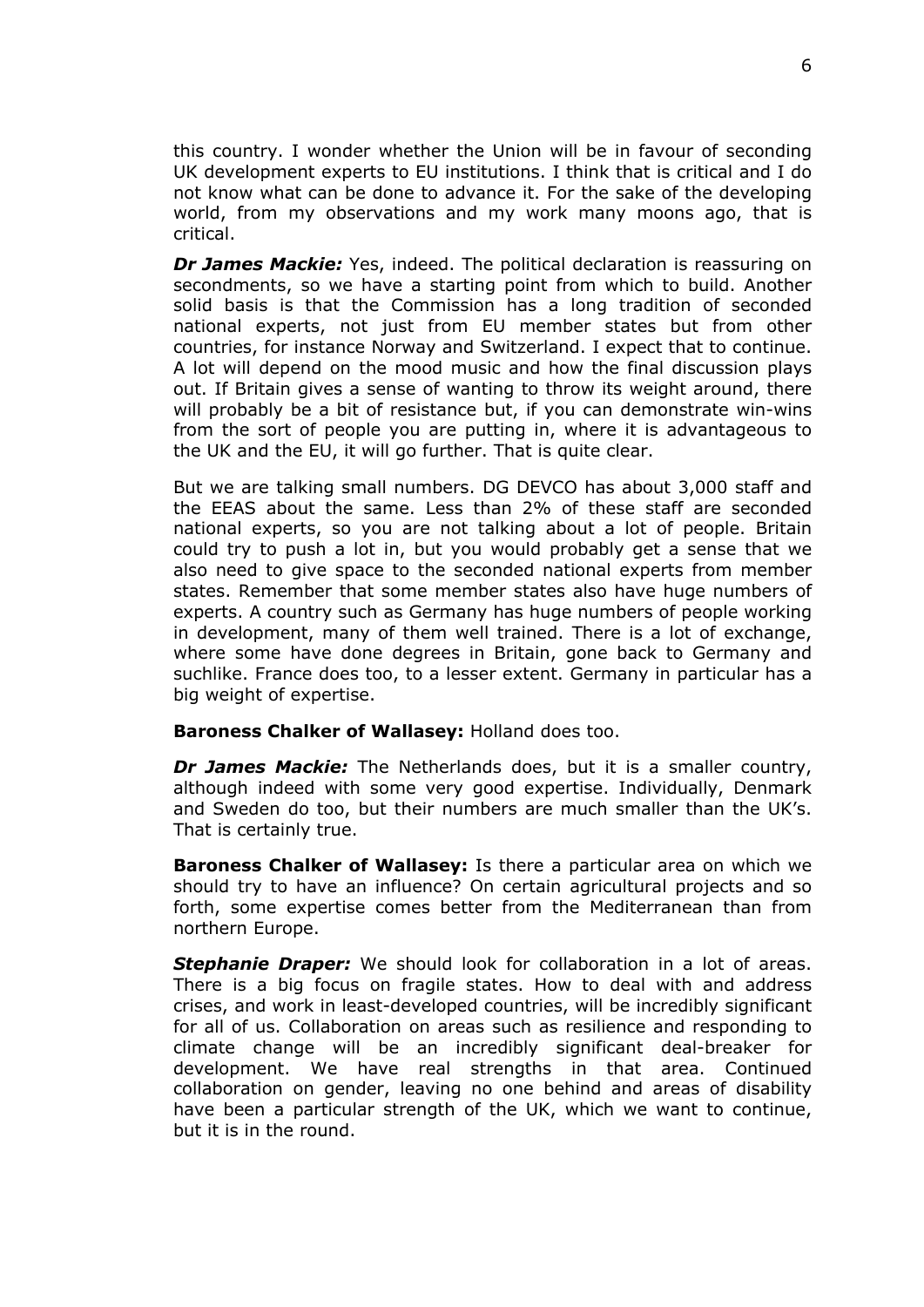On how trust funds work and that sort of focus, you would expect us to pick off particular areas where we have bilateral collaborations. Those are a few examples, but it depends on what comes out of the UK integrated review and what our priorities will be, moving forward.

**Baroness Chalker of Wallasey:** You are both saying that the next year or two will almost be more important for international development than the hubbub of the last three years.

*Stephanie Draper:* In the decisions we make and how we come to agreements, we have to ensure that international development is reflected in the negotiations, and that we bring our strengths to that and involve civil society. We know how things work on the ground. Our members are very experienced and expert in a range of areas, understanding how you address these complex problems of water and sanitation, hunger and extreme poverty. What that looks like and how we bring that to the negotiation is a real question for us.

Q42 **Lord Faulkner of Worcester:** Could the recipients of development aid do better with Britain out of the European Union, given that we will presumably have more freedom to do our own thing, rather than be part of an EU regime?

**Stephanie Draper:** That is a really good question. It comes back to what a global Britain looks like. The exciting opportunity is that the UK becomes a real powerhouse in the rule of law, upholding really high standards, having a big focus on reducing poverty and inequality, and managing the climate emergency, but it can also bring a wholegovernment approach to that. It is not just about recipients of aid; it is about how we agree our trade agreements. Are they developmentfriendly? What will whatever comes after the common agricultural policy look like? Does it set higher standards? Can we look at setting higher standards for the use of medical research and making sure that pharmaceuticals are affordable? Can we take a new approach to investor protections and make sure that the bilateral investment treaties align to things such as the sustainable development goals? The UK has all the ingredients to be amazing, but it is about how we choose to do that and ensure that our engagement is one of true mutual benefit and partnership with recipient countries.

**Lord Faulkner of Worcester:** Based on your fantastic experience, do you think we are going to be better?

*Stephanie Draper:* There is a risk that we undermine our authority by undermining the expertise and capability of DfID. Having an independent Secretary of State and all those things is a precursor for bringing this sort of expertise into our global Britain agenda. There are rumblings around that, which we are concerned about. There are opportunities to bring more of a whole-government approach, but at the moment it is safe to say that our members are concerned. We need to do more to protect our leadership in international development, which is in no way a given, going forward.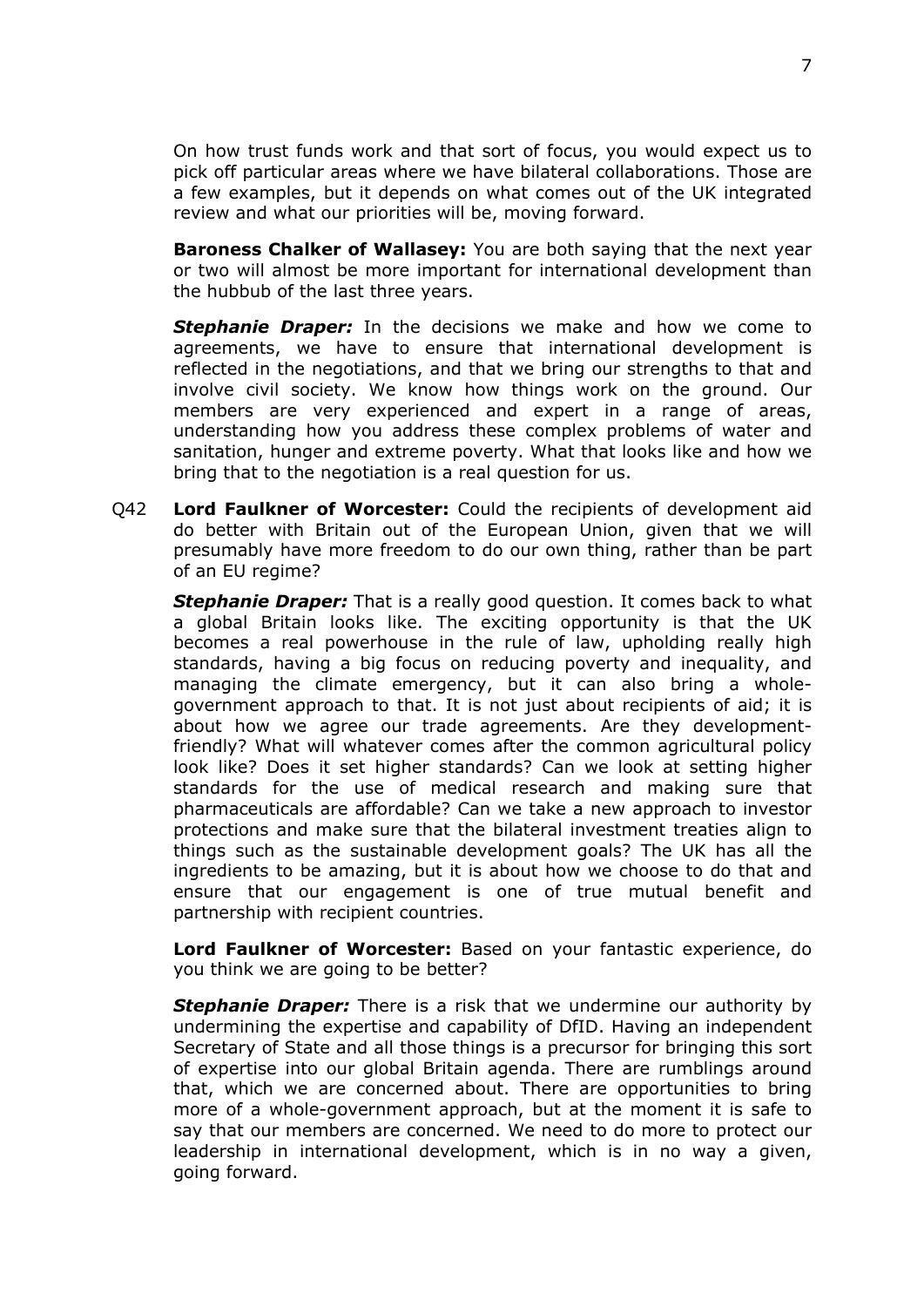**The Earl of Sandwich:** There used to be frustration, not least in the NGOs, about the slow bureaucracy of the EU and how things did not turn quickly enough. What is your impression now, in the context of leaving the EU? Will people feel freer to act and respond faster?

*Dr James Mackie:* We have to remember that development co-operation has always been a shared competence, in the EU jargon. The UK can, as any other member state can, run its own bilateral programme alongside the EU. Britain has always been a separate actor with as much freedom as it wants, really. Britain has not been known to do just what the European Commission does. In that sense, as long as the policies of the EU and the UK remain similar, new beneficiary countries will not have much to choose between the two. If the money that DfID previously had in the EU shifts and is spent bilaterally, it will have more to spend and will become a more important donor.

That answers the previous question a bit. Coming specifically to yours, yes, the EU is slower—that is undoubtedly true—but developing countries like that it is more predictable than the average member state. You can sign up to five-year agreements on funding, under the EDF or whatever, and they will stay in place. They will not change with changes in political considerations. Yes, if you want to move quickly, go to a bilateral and the UK is well placed. Germany and some other member states can be very fast, as well. But, if you want large volumes of money, in a predictable fashion with secure guarantees, the EU is often a better bet.

*Stephanie Draper:* The important thing in moving fast is that we do not then compromise on accountability and transparency, and that we ensure that we deliver value for money and align to our objectives on alleviating poverty and the SDGs.

Q43 **The Chair:** During the last three and a half years, has the NGO sector ensured that its voice at the table has been quite loud? It is going to be a difficult transition but, if there are to be informed choices, how much of that voice is present will be important.

*Stephanie Draper:* The sector is good at coming together and having a shared view. I have seen that in Bond. It depends what table you are talking about. We influence the EU through CONCORD and some of the joint agencies.

**The Chair:** It is basically the discussions that have been taking place here.

**Stephanie Draper:** Here, a lot of our voice and influence in government is through DfID, so it is not always where the key conversations are happening. There is always more that we can do.

**The Chair:** Could we have done more?

**Stephanie Draper:** Yes, I am sure there is more that we could have done. The key to that is uncertainty. We have limited resource, and are using taxpayers' money and money from the public. We need to focus on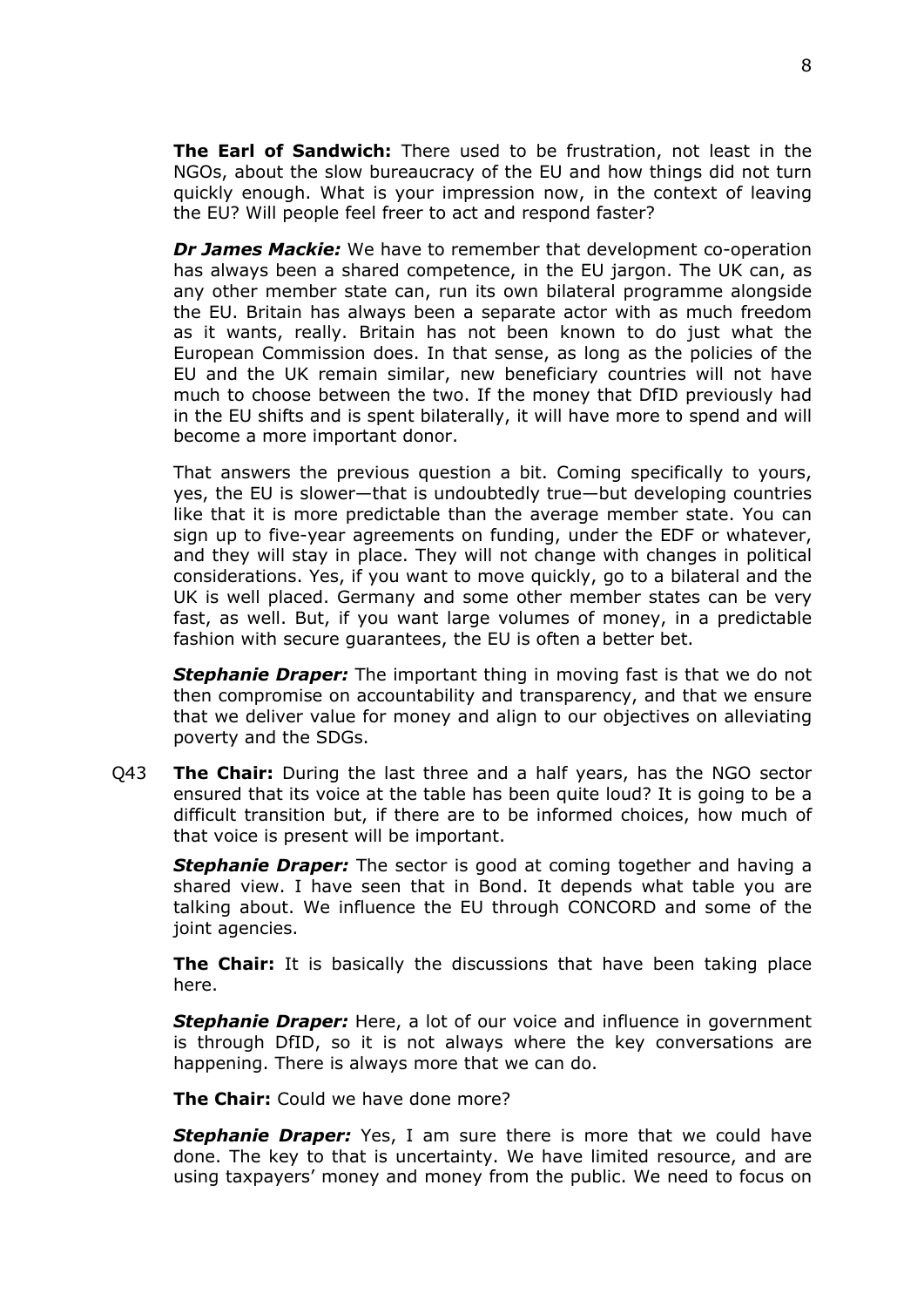making sure that we deliver our objectives on the ground, at the same time as influencing policy.

**The Chair:** This is what I am trying to get at. This debate has been going on for a long time, three and a half years or so. How has your sector been able to influence the outcomes of what relationship we have with the EU, post Brexit?

*Stephanie Draper:* We would like more access to that table and to work with the Cabinet Office and other government departments to achieve that.

**The Chair:** That may happen now, because we are working towards a global Britain.

Q44 **The Earl of Sandwich:** I have a specific question. Some hope is vested in the new Neighbourhood, Development and International Cooperation Instrument. How will it impact the UK's ability to collaborate with the EU? I noticed in your written evidence that you implied it may be too early to answer the question.

*Dr James Mackie:* It is not too early, but at the moment the NDICI regulation, the legal instrument behind the budget, is going through discussion between the Parliament, the Commission and the Council. Until that is completed, we will not know what compromises will come out. At the moment, we are working on the basis of the regulation proposal from the Commission, which makes clear that, in principle, there is an expectation on the Commission's side that the money will be spent in collaboration with other donors and third parties—not all of it, but that is one of the principles. The UK would fall into that category.

There is an opening in the lending finance, so the European fund for sustainable development (EFSD+), which is part of this and is supposed to look at the investment side. There is an External Action Guarantee within that, which they specifically say will welcome contributions from other parties. That is basically guaranteeing money which the Commission will put from the NDICI into projects, hoping to pull in private capital, but this needs to be guaranteed and needs large sums of money to do that. They will therefore welcome contributions from other players. I would have thought that would be a big opening for the UK.

You can also extend that to the principle of working with development banks. The European Investment Bank is the prime one in this case, but there is wording to indicate that they want to work with other banks and development finance institutions, possibly at the national level, such as Germany's KfW or France's AFD. Britain does not really have an equivalent. We have the CDC here, but it is not quite the same. Britain perhaps needs to look at whether it could play a greater role in this if it had a more prominent development finance institution, with large sums of capital and the ability to operate in this area of loans and grants.

I say this because, with the new instrument, the Commission wants an integrated approach to funding based on the ideas of the Addis Ababa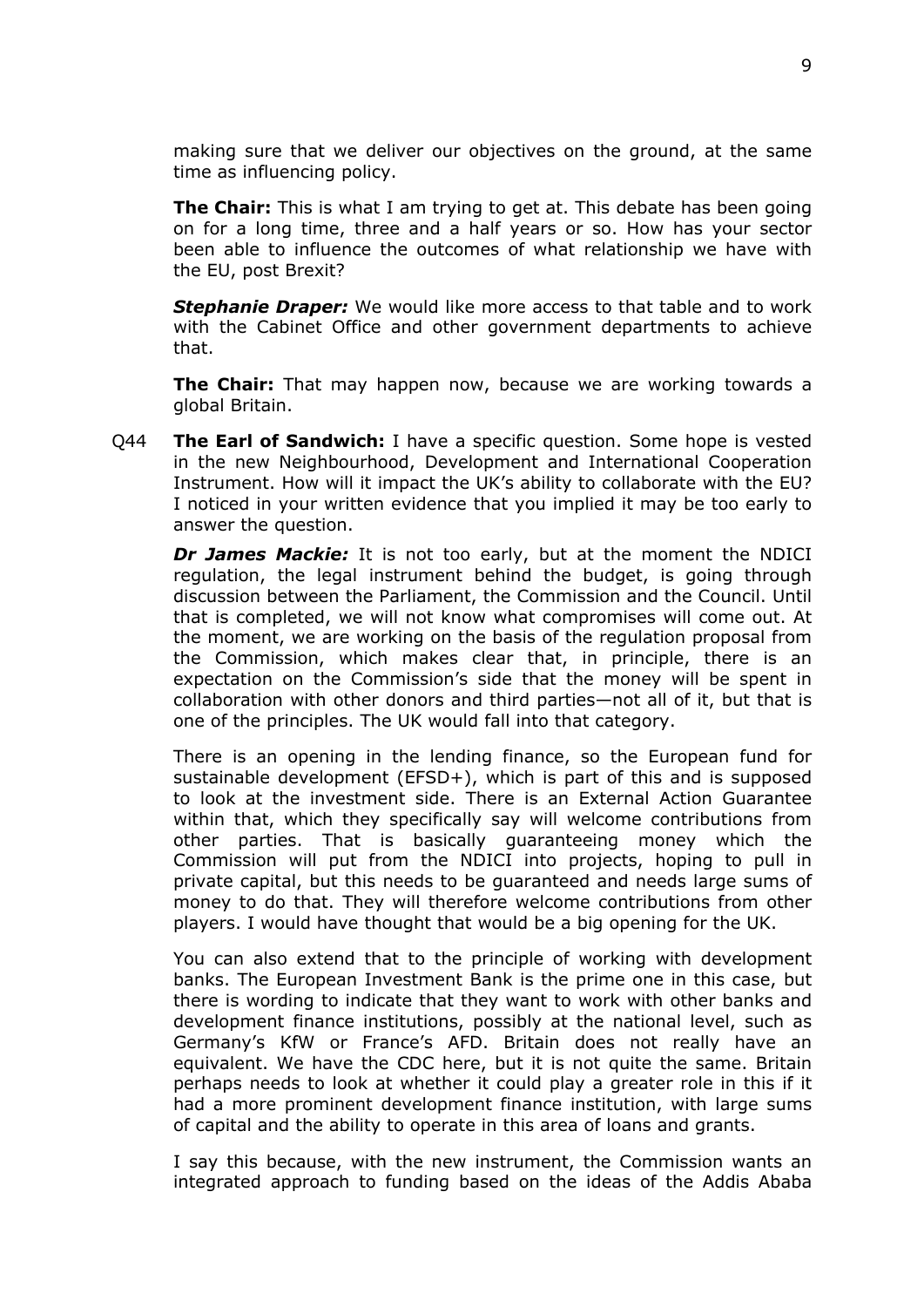Action Agenda, from the third UN financing for development conference in relation to the SDGs, with the loans and grants able to work together. They are willing to put in grants from the NDICI, but then they need to pull in quite high ratios—1:10—of private and development fund capital, largely on the investment side. The investments can be in the health sector—building hospitals and facilities or education—as well as roads. It is not just about dams and roads. We already have some experience of this. Private actors, such as the Bill and Melinda Gates Foundation, are putting quite large sums of money into guarantee funds. It is possible for other donors to play an active part, and I would have thought that was an interesting opening for the UK.

From reading the regulations, the legal text for the instrument, it is clear that the UK will not be able to put funds directly into the budget itself, because it is an EU budget, but it is possible for actors based in the UK to get money out of it. There are constraints on that, but it says that entities from OECD countries would be able to obtain funds, providing they are for spending in least-developed countries. It is a bit constrained; that is quite clear. There are possibilities, therefore, but the UK needs to look at it strategically, and I think they will be pushed towards the investment side.

Q45 **Baroness Chalker of Wallasey:** Thank you for spelling out the NDICI a little. It is something we should concentrate on more in this country, even if we are outside, because what you have just said is fundamental to the development of so many countries, particularly in Africa.

We have heard from several witnesses, and you alluded to this in your organisation's written submissions, about a variety of ways in which the UK and the EU might collaborate in using the existing off-budget mechanisms, through trust funds and so forth. Of those available, what off-budget mechanisms are best suited for UK-EU collaboration and where do you see the challenges in this collaboration coming?

*Dr James Mackie:* The principal one that everybody talks about is the EU Emergency Trust Fund for Africa, which was set up following the Valletta summit supposedly to tackle the root causes of migration. There is a lot of academic debate about how solid that argument is, which we need not go into, but it funds regular development projects, often in social development, jobs, et cetera. It also funds restrictive measures, such as building up border security, but the development side is interesting. There is a bit of debate about that and I am not sure how it will survive, because it is a temporary fund that is not part of the budget. Money from the budget is then put into this fund, the advantage being that you can then attach a specific regulation, which is easier to administer for management purposes.

From talking to some of the other contributors, they have mixed views. On the one hand, it is easier for a country such as Finland to obtain money from it, run some of the projects and implement things. Finland puts in enough money to have a seat on the board. If you put in a sizable contribution, you will be on the board. On the other hand, the control is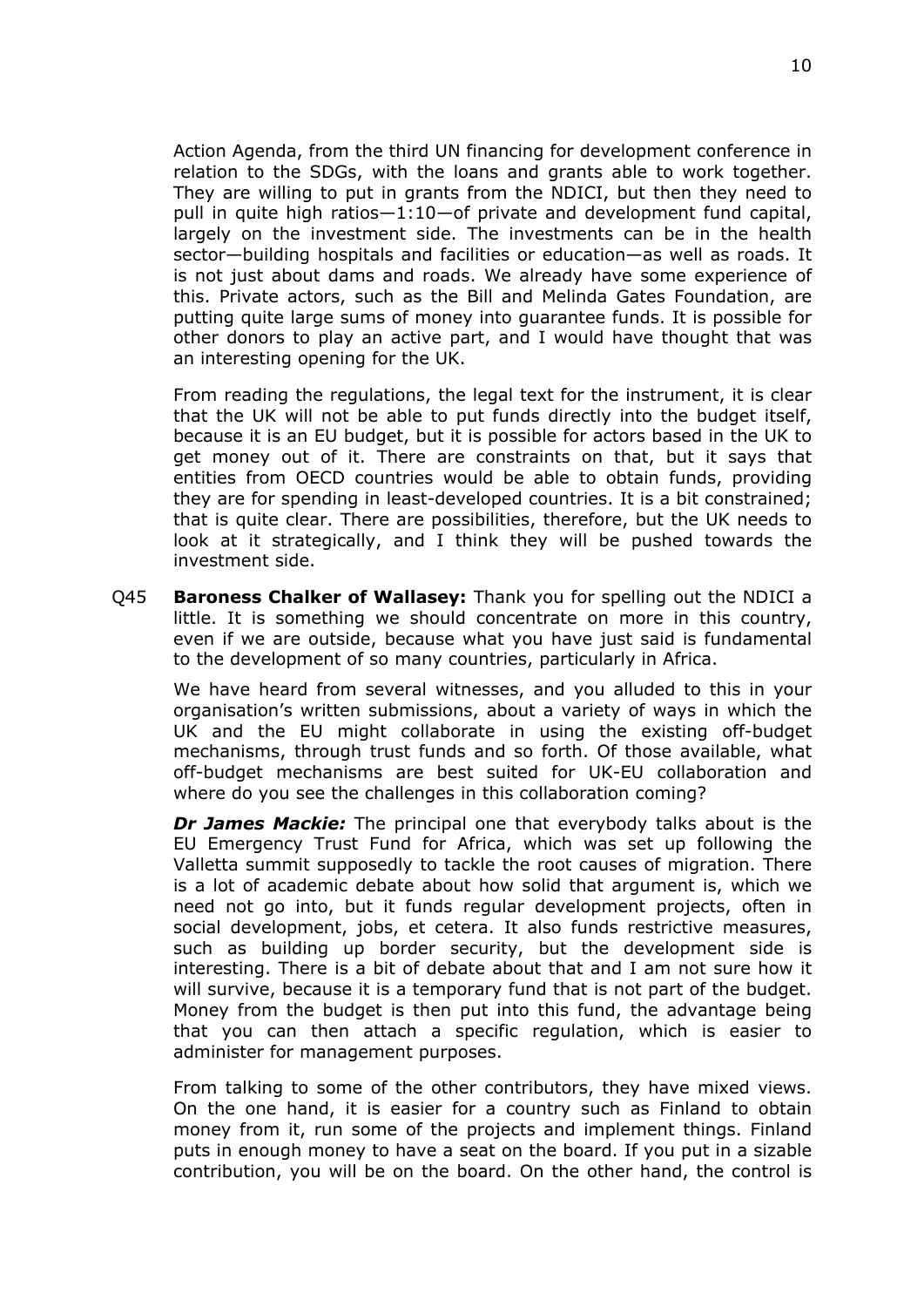very much in the Commission's hands. Yes, you can get a seat on the board and get money out, but the Commission manages it quite tightly. Many member states are fairly ambivalent about whether this should continue. I imagine some trust funds will be set up, but I do not know how big or how many.

The other off-budget fund to draw to your attention is the EPF, the proposed European peace facility. That is on the military side, but it inherits the African Peace Facility, which has always been funded from development funds, out of the EDF, and has a strong development ethos because of that. Britain has always taken a strong interest in that and it will be off-budget, so contributions will be possible there. I am 95% sure that EU member states will be delighted if Britain contributes to that, gets stuck in and starts working with it, but these are early days in terms of what the governance structure will be like and that sort of thing.

The proposals indicate that they will create regional platforms inside it, so you will be able to distinguish between money that is supposed to be spent in Africa on African security and that which is supposed to be spent in other parts of the world, which will probably be a preoccupation. Given Britain's interest and expertise in the security side, across Africa, I am pretty sure that most member states would be very pleased if Britain continued to take a deep interest in it. At the moment, in the big areas of the Sahel and Somalia, Britain is the lead member state following the Horn security issues, whereas the French are the lead following the Sahel issues. They talk to and have a lot of respect for each other. That will shift, and France will become more important in this, but I am sure Britain will have a place if it puts money on the table and brings in expertise.

**Baroness Chalker of Wallasey:** Have you had any discussion with DfID, at official level, about the continuing role that Britain should play?

*Dr James Mackie:* Yes, staff in DfID are pretty open and we regularly get non-papers that they have put out, floating ideas, which we have reacted to. We have had meetings with them in Brussels and London, from time to time, but it has been guesswork until now. We are dealing with a lot of possible scenarios. We can all see the disadvantages.

To your earlier question, a lot has been said about this on the continent, too. There has been a bit of debate in the last three years. We have done briefings ourselves in different capitals across Europe about exactly what this could mean. Member states are concerned, and some are very concerned and quite dismayed about what it could mean for development co-operation. The European Parliament has been interested in hearing about the impact on development co-operation, so there has been a lot of discussion about how this would work and the Commission is aware of that. They see that material too and hear from both the Council and the Parliament, so they have it, but development is not their top priority. Much of the debate on where Brexit is going is at a high political level, where development is a minor consideration, I am afraid.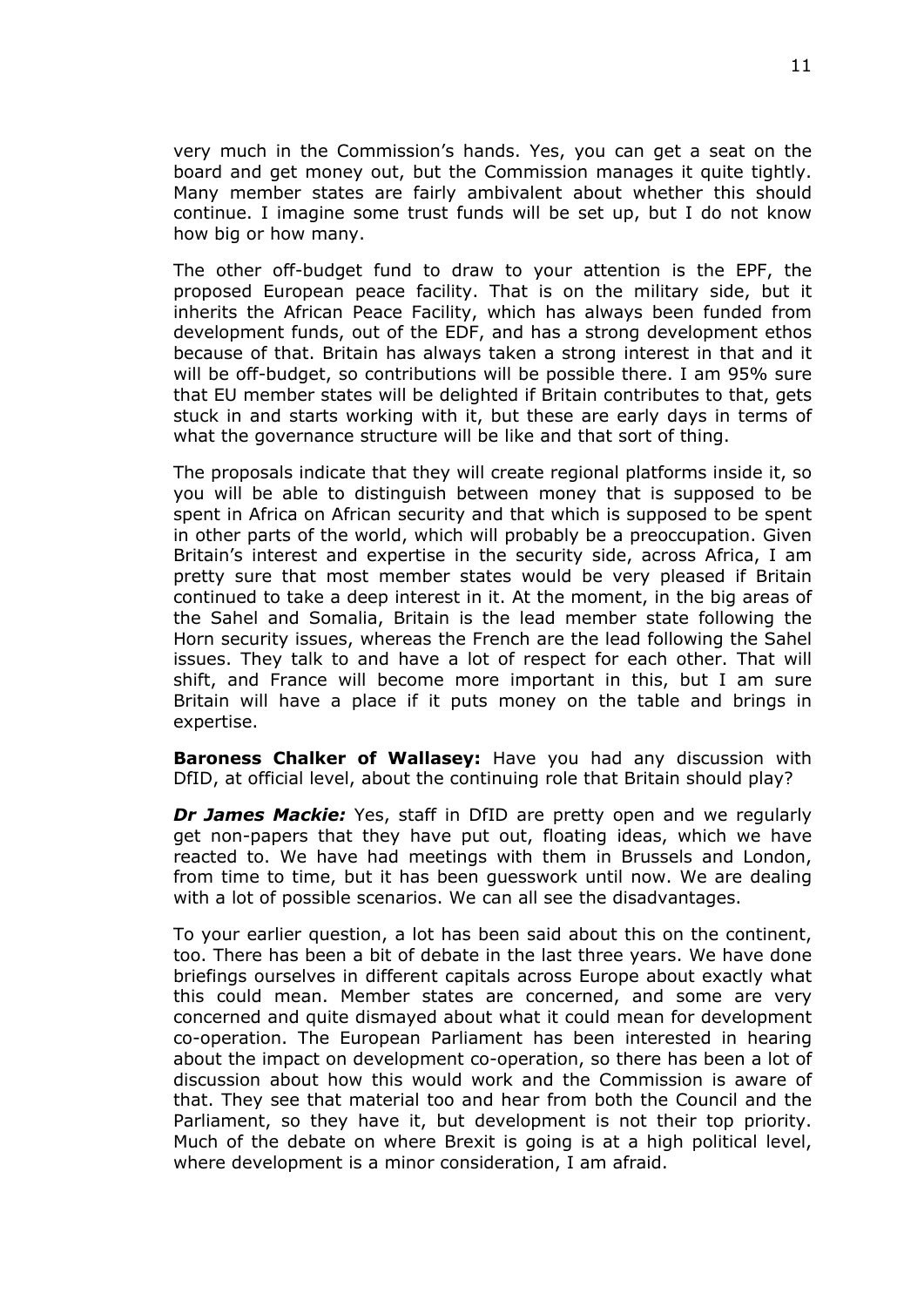**The Chair:** You can link it to climate change, security, terrorism and everything else. It comes back to Ms Draper's point about it being across government, rather than just sitting in one department.

Q46 **Baroness Finn:** My first question is basically about the key lessons. You have talked a lot about how we will have to reset relationships, but what key lessons can we take away from the experience of other third countries that collaborate with the EU on international development, for example Norway and Switzerland? What are we learning from those relationships, which we can put in place for ourselves now?

*Stephanie Draper:* There are a couple of things. We have seen that joint programming on the ground can work. There is an EU-plus cooperation agreement with the Ethiopian Government, with Norway and Switzerland also involved, which seeks to align the programmes working so they are more than the sum of their parts. That works. Key for us is that, if we are paying into funds, we need to be able to make decisions to inform the strategy and direction of those funds. As James was alluding to, that is more difficult. We are hearing from our Norwegian counterparts that the NGOs are able to influence the Norwegian Government but, if we are taking a position in an international negotiation, quite often they have to take on the EU position in order to align, because they do not have that influence. There are challenges there for sure.

*Dr James Mackie:* Switzerland is one of ECDPM's funders, because it wants to keep on top of what the EU does on development co-operation. It has been a consistent partner of ours for a decade now and really follows the EU closely—Norway less so; it has its own personnel. From our experience of Switzerland, we have found that high-level dialogues, at director-general level, on specific policy areas have been initiated by the Swiss. For instance, they were concerned at a certain moment about the position the EU was taking on migration and development, and they set up a whole process of discussion with DG DEVCO about that, which the EU responded to warmly, sending people to Bern and so on. In the last couple of years that has become more difficult for them, because the Commission is playing tougher and does not want to be seen to give concessions to others that it might have to give to Britain afterwards. Brexit has actually made it more difficult, and they recognise that.

The Swiss also participate as observers in a number of the informal groups around development co-operation. I work a lot on policy coherence, and there is an EU informal expert group on that, to which Switzerland goes as an observer. Norway does not, but Switzerland does and I would think the UK could, if it wanted to. There is collaboration in these areas, which the UK could build on and work with.

Britain has always been seen as a reluctant partner on joint programming. The EU is starting the next cycle now. The MFF is going to be agreed this year, I hope, which means that the Commission is already getting into gear to programme the new funds and is setting up a joint programming exercise. The statistics I found were that Britain is involved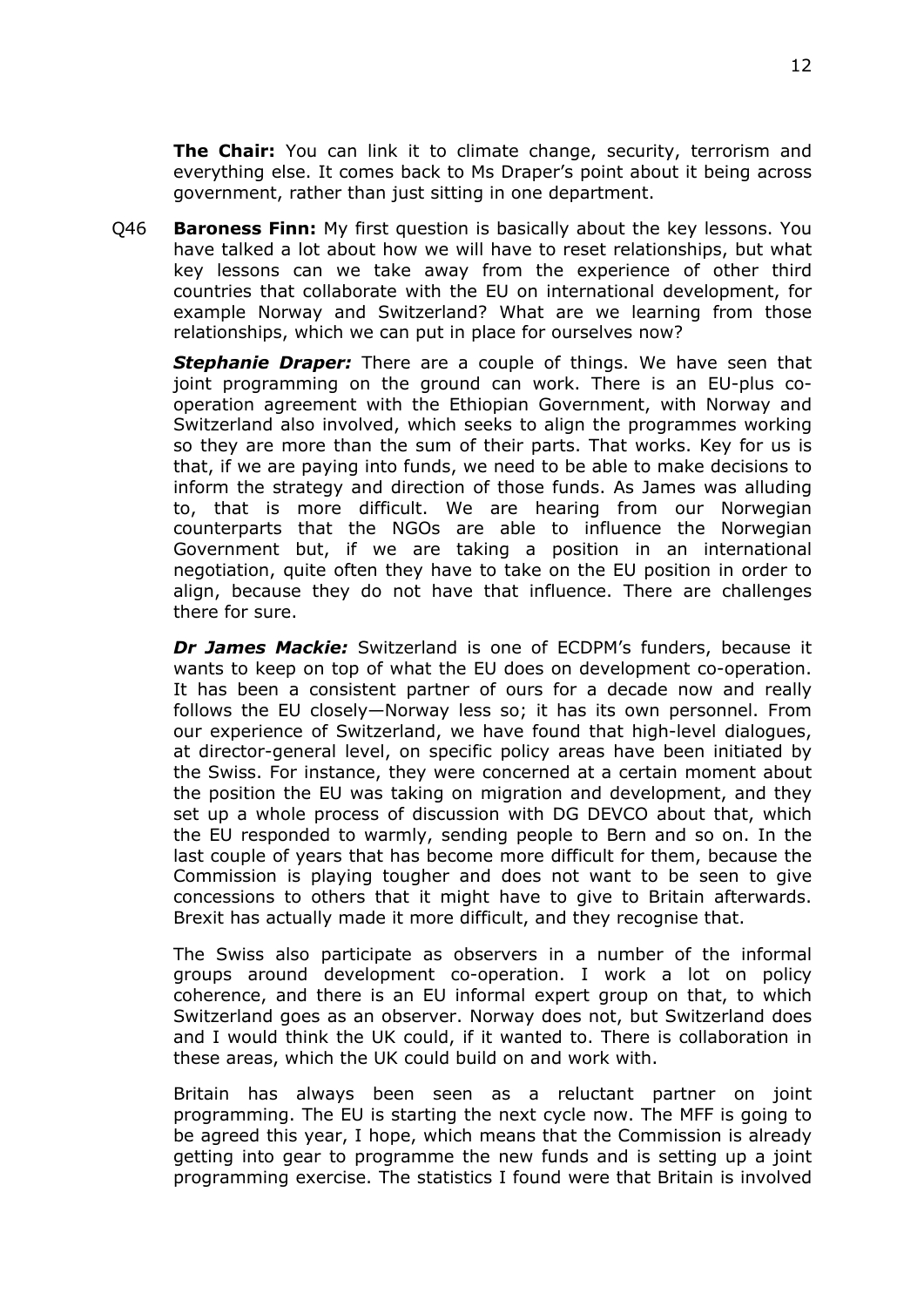in about 50% of cases where joint programming is taking place in partner countries, whereas member states such as Germany and France have much higher percentages. It is not worth comparing to the smaller members, because they are not as present in all places. So Britain could do more on joint programming.

When I say "joint programming", the basic idea is to do your programming at the same time; you have to synchronise your planning cycles. That is the first big step. You then agree, together with the partner country, the main priority areas, which donor is going to cover what, what sort of sums need to be put in, whether several donors need to work in one sector, which will take the lead and that sort of thing. But you administer the funds yourself. So, if DfID played ball or worked on that, it would go on using its own money and administering it according to its own norms. It may even be able to administer the funds of EU member states and the Commission, because the Commission can delegate powers to spend money, channelling money through, say, a group of three countries with Britain as the lead.

**Baroness Finn:** Has that happened with Switzerland?

*Dr James Mackie:* That has happened and does happen. More like that could happen.

**Baroness Finn:** Have they influenced good outcomes? Has Switzerland had warm words from the EU or has changed the direction by making a point?

*Dr James Mackie:* I am an evaluator in a lot of my work and I find it difficult to answer such questions because, when you have multiple donors affecting a particular project, it is difficult to attribute results to one particular voice and input. The Swiss are reasonably happy with the way they are listened to, which is some indication that they are not just brushed under the carpet and pushed aside. That may be a way of answering it.

Q47 **Baroness Finn:** This question is for Ms Draper. It is about the impact of Brexit on UK-based NGOs. I see from your written evidence that you have had some success in ensuring that the UK Government give support to these NGOs, but there are still concerns. How much are the Government listening to those concerns? Are they engaging adequately with the development sector and what support will UK NGOs need from the Government?

**Stephanie Draper:** We appreciate the underwriting of loss of funds in the event of a no-deal Brexit. Now that has gone, there is and still will be a loss of funding. There are three levels to this, for us. We are worried about the loss of capacity and opportunity to influence. UK INGOs are strong on policy and advocacy. We have had a positive influence on the EU and have informed big campaigns that have been significant to development, such as Jubilee 2000 and Make Poverty History. Some of the funding to support that has come from the EU, but it is also about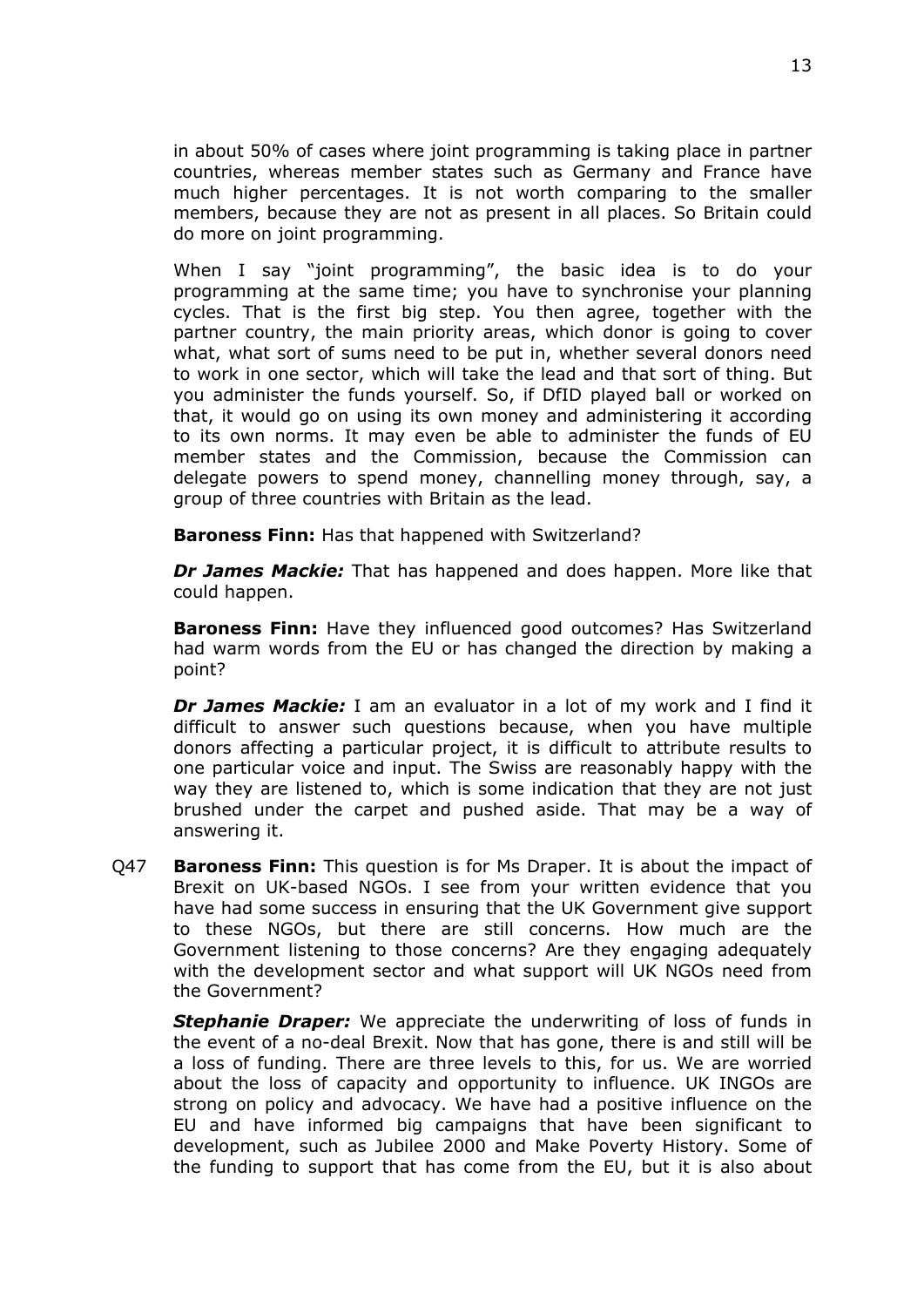how we maintain that voice. Having access to the table and being able to talk about what happens next is really important for our members.

Then we have the loss of capacity and leadership in the humanitarian area, which we talked about in referring to ECHO. I have covered that. The wider loss of funding and things such as currency fluctuations have been real problems for our members. We might receive grants in pounds, but we are obviously not spending them in the UK, so our ability to deliver a certain amount of programming has been restricted. The funding risk for contracts from the EU is around £300 million, which will be particularly problematic for smaller members, but we do not know what is going to happen to the 10% that we currently give to the EU budget. Some of it is baked in and we will want to use it to get cooperation, but how can we have some sort of fund to support smaller NGOs in the transition away from EU funds? Diversifying their funding sources would be helpful.

The final piece is about engagement and access. How can we engage on Brexit decisions around development outcomes and inform some of those new collaborations, so that they benefit the world's poorest countries on which they are targeted? What more specific mechanisms of support can we give, particularly to medium-sized NGOs? The sector is a big employer in the UK, of thousands of people, and a lot of the core resource resides in the UK, but it is often underpinned by EU funding. Making sure that the funding agreements we get from DfID enable enough core funding to have that resilience moving forward is key.

*Dr James Mackie:* A supplementary point is that the Commission is under a lot of pressure from NGOs from all EU member states. Coming back to your earlier point about ECHO, the history behind it is that, when ECHO was established, the European NGOs were saying to the Commission that they did not want the American NGOs to have access to this money: "This is European money". There was a big push for that from the British and French NGOs in particular, and now that is coming back. The same may happen in this case. The French, German and some eastern European NGOs are very vocal on this issue: "We have put money in; we expect something back. Britain is no longer putting money in; maybe it should not have access". That is the sort of argument that they will develop.

I do not know how much your members are looking at this, but one way around it is to work in federations. Oxfam, for instance, has an international office in Brussels and it has members in other EU member states. They can access and then the federation as a whole can implement. A number of UK NGOs are starting to do that. Many, such as Save the Children, already have those sorts of structures.

**Stephanie Draper:** Absolutely, but a lot of our members do not have federations.

*Dr James Mackie:* The small ones will suffer particularly, which is the point you made earlier.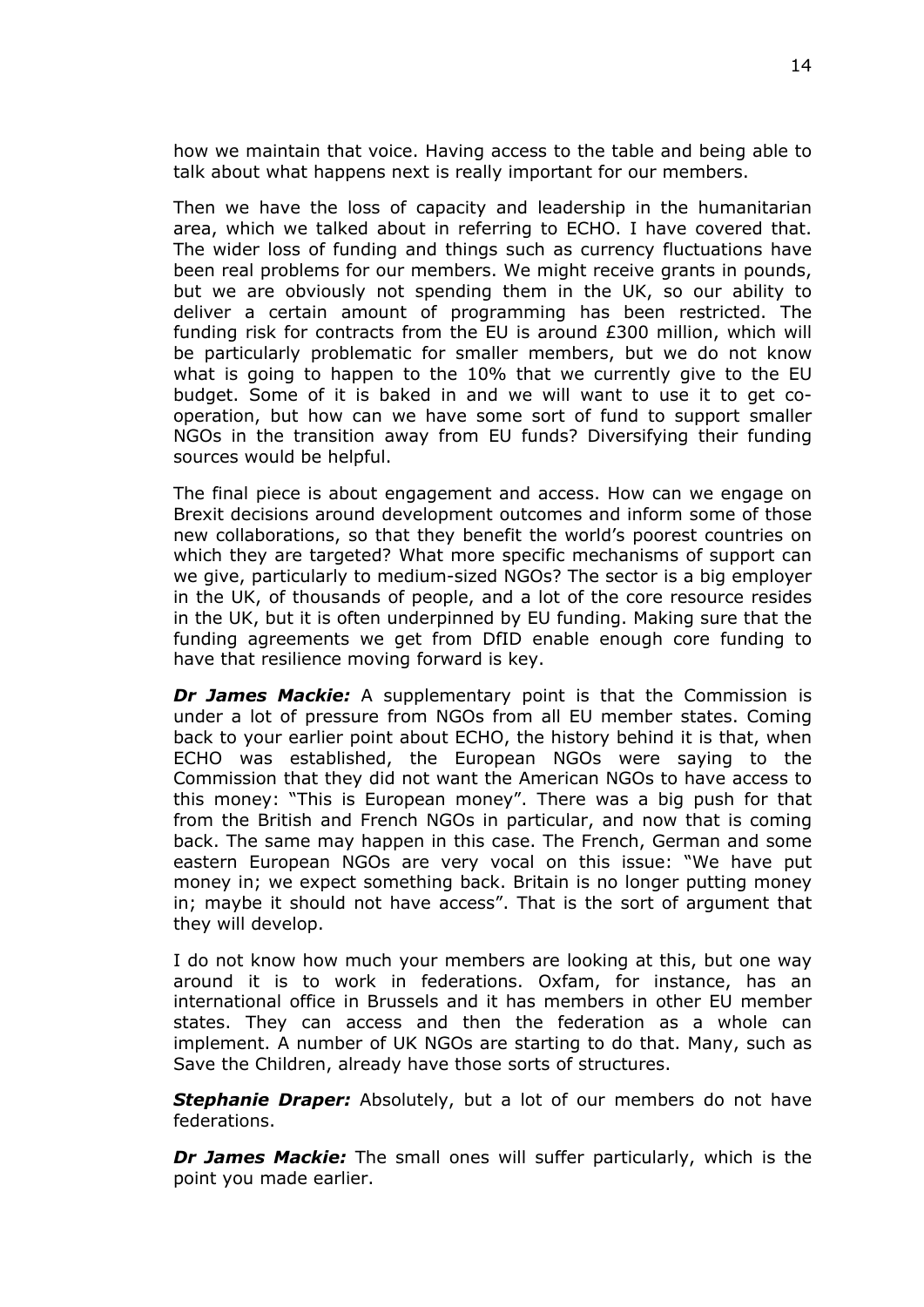**The Chair:** They could come together in common cause. We are on our final question and I am very mindful of time.

Q48 **The Earl of Sandwich:** I remember that Bond was the new voice of Europe, because the NGOs in the UK simply did not have the contacts. That was a very important change. From what you have said before, I get the impression that Oxfam, WaterAid and larger agencies will be secure, but I am wondering particularly about the EU NGO connection. Some of them have niche markets in, let us say, the Sahel in water management, or whatever the field is. Your network is so wide that I wonder about the impact of Brexit on relationships through Brussels to Africa through all those EU NGOs that are related to the local NGOs. It is almost too wide a question to answer.

*Stephanie Draper:* Our members work in partnership with recipients on the ground, local partners and other EU agencies. That is a modus operandi. Whether that goes through Brussels is a question that we can look at and come back to you on, because I do not have the details, but the desire to work together remains. There will be an impact across all the INGOs, regardless of size. Large ones are also feeling the pain, but they have more opportunities to do things differently.

**The Earl of Sandwich:** In response, it will be necessary for the smaller ones to hitch up to an existing system in Brussels, if they still want access to funding.

*Stephanie Draper:* Yes, and that is then about whether they have the investment available to make that sort of decision. A number of our members are saying that they are not signing up to the ECHO framework agreement, because it is so bureaucratic and takes so much time, and you need specified staff in order to respond. That sort of investment is not available to a lot of our members.

*Dr James Mackie:* Over the years, we have seen how the Commission has wanted to work more and more with NGOs, both in Europe and in African or other countries, but it does not have the personnel to do that well directly, particularly in countries in Africa. It wants direct access and to work directly with local NGOs, but that is heavy in manpower and it does not work very well if you don't invest. There is a continuing role for European NGOs, including British ones, to support local NGOs in applying for the funds themselves. They often need experience in how to put a proposal together and handle the accounts, so that they will satisfy auditors to European standards, and that sort of thing. I imagine that that sort of work will still be very important. It will change the role a bit; rather than funds coming through the European or UK NGO, they will go from the EU directly to the local NGO, but with back-up support. That in itself is quite a positive development action, as you would be creating capacity locally.

Already 10 or 15 years ago, we saw in the work involved in getting an EU grant directly from Brussels, even here in Europe, that the transaction costs were quite high. Small NGOs were saying, "This just is not worth it